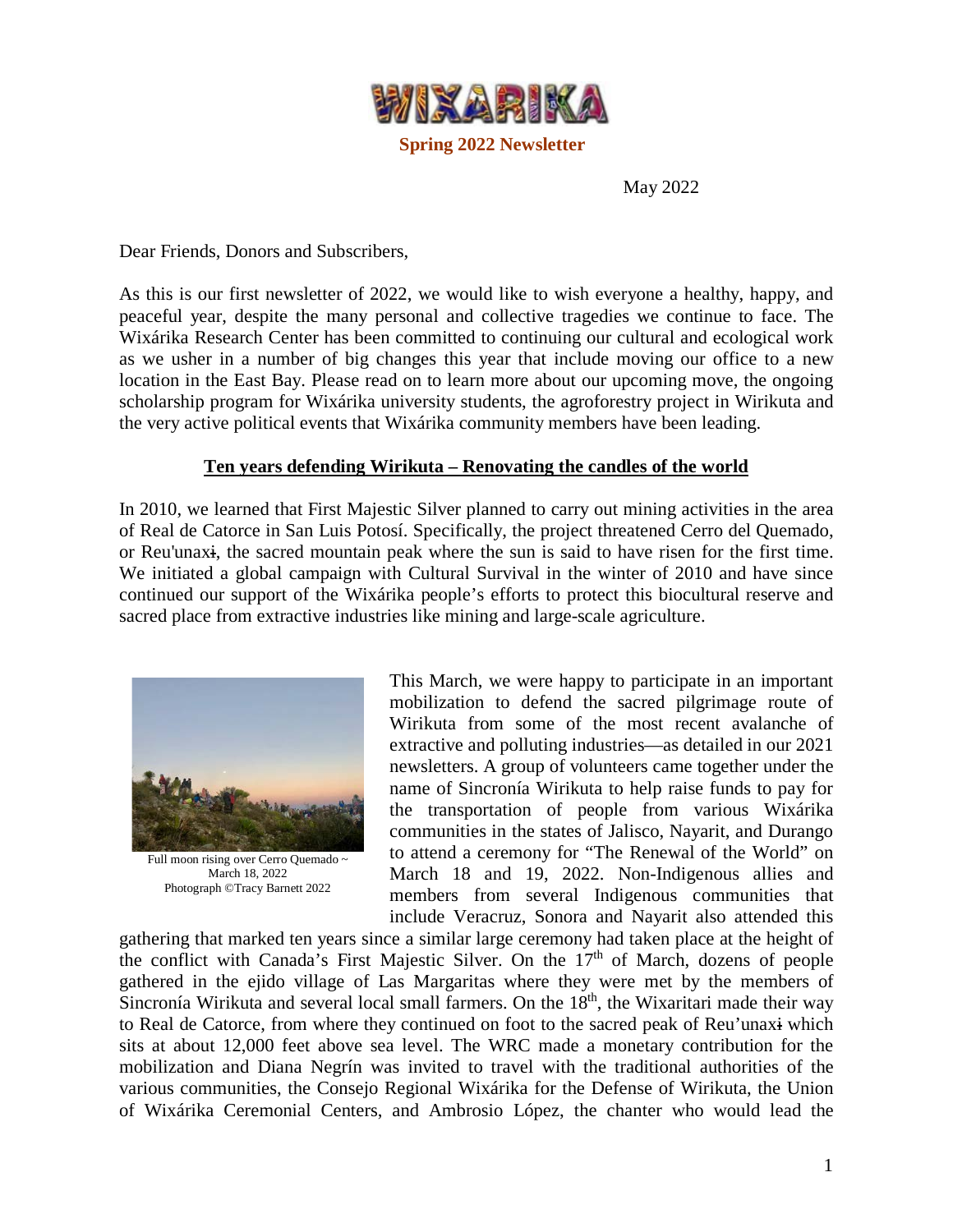ceremony to "renovate the candles of the world". By nightfall, nearly 600 people gathered atop Reu'unaxi where a vigil under the full moon began with the chanting of López and accompanying mara'akate. The next day, ritual work continued and several animals were sacrificed and then redistributed to families and small farmers after their blood was used to bless the Xiriki (temple) and to close the work done over the previous hours. López explained that our climatic distress and social unrest is a product of long brewing imbalances between our human and non-human worlds, and he signaled that prior to the year 2000 we had been given various warnings but did not make the changes necessary and thus are now suffering important consequences that are still reversible. It was after that the political work began. Under the hot midday sun, the [Declaration](https://www.venadomestizo.org/renovaciondelmundo) of Wirikuta was read by Zitlali Chino, President of "Consertación Agraria" of Wautia. The declaration listed the urgent need to put an end to all further agroindustrial and mining projects in the Natural Protected Area of Wirikuta, and detailed the need to replace these predatory industries with regenerative models that can restore and better take advantage of the region's unique biodiversity.

While the majority of the 500 or so Wixaritari returned to their communities, a small contingent remained in Las Margaritas to rest and leave offerings at the altar of Tamatsi Kauyumarie. Diana then accompanied the smaller commission to Mexico City along with members of the Committee for the Defense of Water and Land of Catorce. There, they took offerings to several sacred places that included the Villa de Guadalupe, a cave next to the pyramids of Cuicuilco, Cincalco (an ancient cave related to the rain deity, Tlaloc in the forest of Chapultepec), and the Templo Mayor where a fire had been lit in their honor. After press conferences, the Wixaritari were finally received on March 23rd by the President of Mexico, Andrés Manuel López Obrador and first lady, Beatriz Gutiérrez Müeller. In the midst of the president's continued contentious relations with environmentalists, the commission chose to use culture as a way to get the president to listen. [Ambrosio López, blessed everyone present](https://www.wixarika.org/ceremonia-wixarika-tradicional-con-el-presidente-23-de-marzo-de-2022) and then gave a copy of the declaration to the first lady before Minjares Bautista Valdes of the Consejo Regional Wixárika listed the demands of his people to the president.



Wixárika representatives pose for a picture with the President of Mexico, Andrés Manuel López Obrador, March 23, 2022 Photograph ©Gobierno de México 2022



Minjares Bautista lights a candle held by the President of Mexico, Andrés Manuel López Obrador, March 23, 2022 Photograph ©Gobierno de México 2022

The president promised to protect sacred lands and prohibit mining, reiterating that the indigenous people are the backbone of Mexico. In addition, he promised to visit one Wixárika community per year until he ends his term. Most significant was the invitation and promise to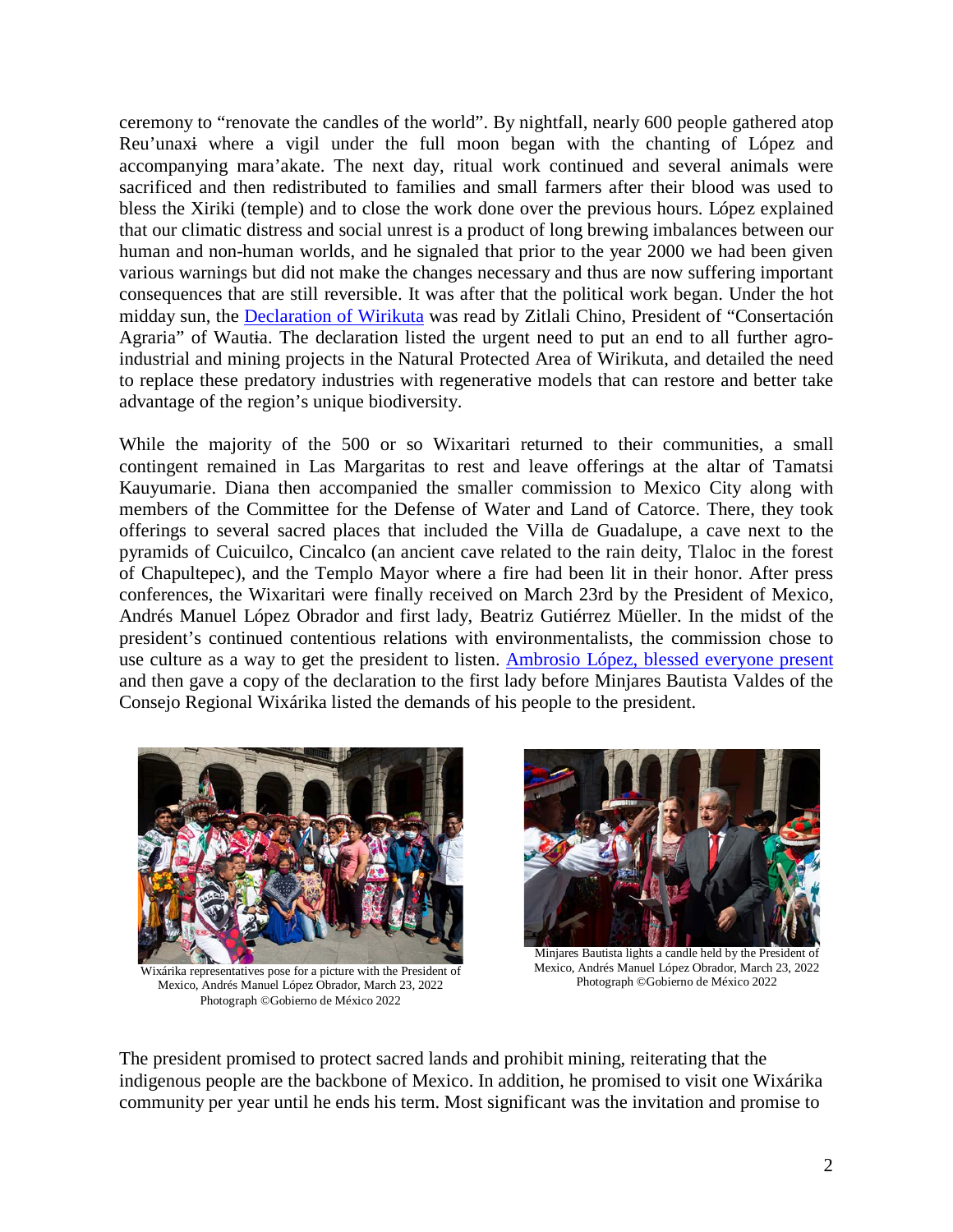complete what is being called a "Plan of Justice" for the Wixárika People – which is the current government's strategy to tackle land, water, and infrastructure matters across Indigenous communities in Mexico. As of this writing, the second general intercommunal assembly was held in the Náayeri community of Jesús María to work on the details of this plan. After the Yaqui of Sonora, the Wixárika are the second Indigenous group of Mexico to work on a "Plan of Justice" with the representatives from the Federal Government.

### **Caravan for Wixárika Dignity and Consciousness**



Caravan for Dignity & Justice – Photograph ©Tracy Barnett 2022

On April 25th, more than 200 members of the Wixárika community of San Sebastián Teponahuaxtlán (Wautia) and Tuxpan de Bolaños (Kuruxi Manuwe) began a caravan on foot to Mexico City. This nearly 1,000 kilometer walk in the sweltering heat marks an urgent cry to reach President López Obrador and demand the restitution of 10,700 hectares of land, already won in the tribunals. Accompanied by their legal representative Carlos González of the Congreso Nacional Indígena, throughout the many weeks of

journey, the caravan has been supported by local organizations and covered by [community](https://www.esperanzaproject.com/2022/native-american-culture/wixarika/wixarika-caravan-to-amlo-we-want-our-landback/?ct=t%28EMAIL_CAMPAIGN_10_27_2021_7_20_COPY_01%29)  [news outlets.](https://www.esperanzaproject.com/2022/native-american-culture/wixarika/wixarika-caravan-to-amlo-we-want-our-landback/?ct=t%28EMAIL_CAMPAIGN_10_27_2021_7_20_COPY_01%29) On May 26, the caravan reached Mexico City to make a final plea to the federal government to intervene in this community land matter that was initially resolved in [1953 by](https://ojarasca.jornada.com.mx/2022/05/14/marcha-wixarika-201cresolver-a-medias-genera-mas-violencia201d-7924.html) 

[the courts.](https://ojarasca.jornada.com.mx/2022/05/14/marcha-wixarika-201cresolver-a-medias-genera-mas-violencia201d-7924.html) Despite several legal victories, non-Indigenous cattle ranchers remained present and expanded their presence until some restitutions were finally effectively carried out in the early 2000s. On Friday May 27, the delegation was disheartened by the presidency's deaf tone which led the caravan to stage an encampment outside the presidential palace, at the center of the ancient heart of Tenochtitlán. During the weekend encampment, the Wixaritari transmitted their demands but also played traditional music and danced live on their social media outlets. On Monday



Caravan encampment in the Zocalo in front of the Presidential Palace. Photograph ©Primitivo Chino Serio 2022

May 30, the president finally agreed to meet with five members of the delegation and accorded to carry out the land restitution through the appointment of two federal representatives. If you would like to learn more about this history, we invite you to explore our online archive and Facebook pages.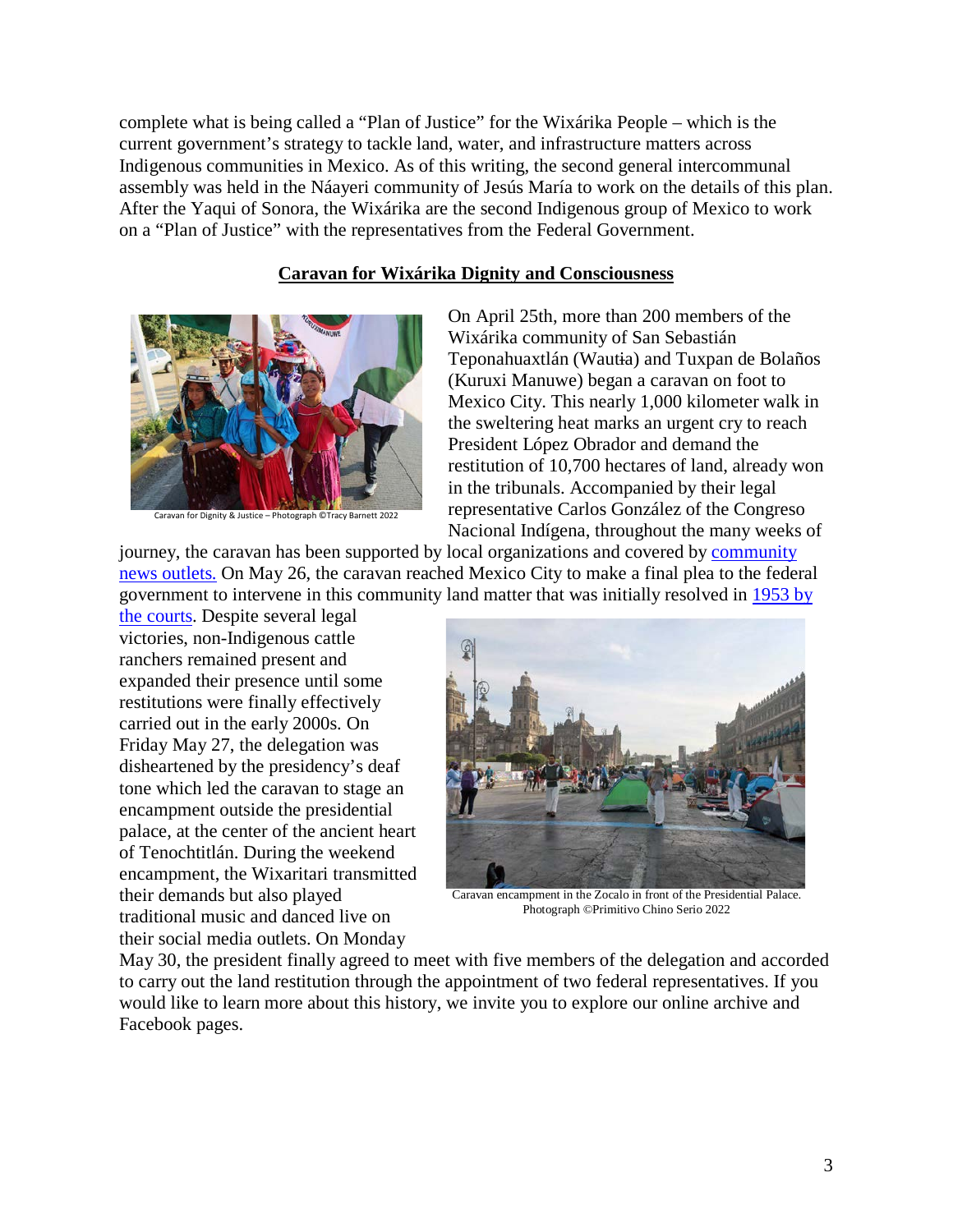## **Wixárika Scholarship Fund**

Thanks to the interest and generosity of our donors, we will once again be able to give scholarships to 20 students for the 2022 – 2023 school year. Among those who received scholarships last year, several have or will graduate: Prudencio Rivera Carrillo (Education, December 2021), Silverio de la Rosa Muñoz (Nursing, February 2022), Beatriz Ramírez (Psychology, June 2022), Cristian Rey Pacheco (Agrobusiness, May 2022) and María Fernanda Ramírez Gamboa (Biomedical Engineering, June 2022). Since 2018, we have provided scholarships to 33 students, 14 of which have now completed their studies. We are calculating that we will have 12-14 students carry over to the 2022-2023 academic year, allowing us to bring in 6 to 8 new scholarship recipients. This year our application process has also moved online in order to better streamline our work.

During the winter, we hosted three fundraising events for our scholarship fund thanks to the combined work of Brian McDougall, Jimena Márquez and Diana Negrín. The first was a talk on Wixárika culture by anthropologist and HSF volunteer Jimena Márquez (Mexico/Canada), the second was a talk given by education scholar Manuel López Delgado (Rarámuri/Ciudad Juárez), and the third featured two scholarship recipients, Zulema de la Cruz and Alejandro Cosío. All three can be viewed on our [YouTube](https://www.youtube.com/channel/UC1OC5ipNBohb7RKUoomb6VQ) channel. Lastly, we will soon post the "Spring Huichol Scholarship Fund Update 2022" written by HSF scholarship co-founder, Brian McDougall. This will provide a thorough update on our students and fundraising.

# **Wirikuta Agroforestry Project**

We are excited to announce that our agroecological pilot in Wirikuta has continued to gather support and enthusiasm. Some of you may remember that in July 2021 Wixárika youth and small farmers who live in the high plateaus of San Luis Potosí participated in planting the first plot of land with alleys of mesquite trees, agave, corn, and beans. The participants took part in a workshop on the uses of mesquite and learned how to grind and ferment agave midribs or "pencas" to produce forage for the small landowners' goats, sheep, and cattle. Since July 2021, we have continued to tend the plot, monitor changes in the area and plan for our various phases of work with our fantastic team that is led by Diana Negrín and Gerardo Ruiz Smith and comprises two previous scholarship recipients, Carlos Carrillo (Tuapurie) and Isaías Navarrete (Muyewe Kuruwe). We also are now joined by Mariola Sánchez from (Wautia) who attended last year's free workshop.

The project aims to develop a multidisciplinary series of hands-on initiatives that seek the biocultural restoration of the Wirikuta region through agroecological initiatives, nurseries, and a community center that functions as an incubator for agroecological information and education, economic networks, and cultural production and exchange. Over the coming years, our interdisciplinary team will work to co-create models for a more holistic agroecological use of the endemic lands that foment soil and water restoration and provide outlets for local economic production, while helping educate and conserve this sacred Wixárika pilgrimage place.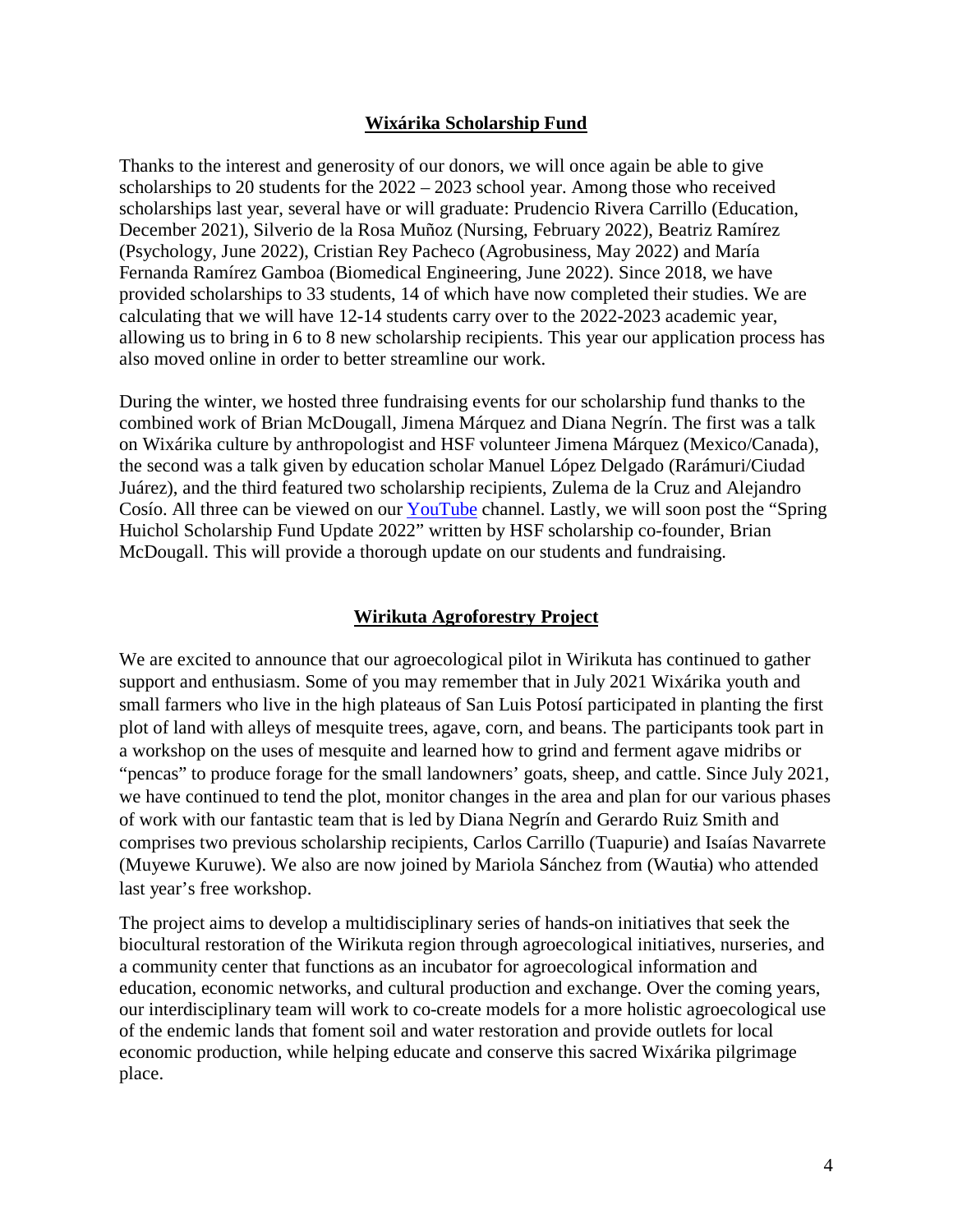We are happy to announce that we will host three days of free workshops for Wixárika youth and local residents of Wirikuta this coming July 29, 30 and 31. For more information, please visit our website's special projects section and if you can, help support this budding work with a donation!

## **Website and Online Archive**

This year, the WRC website and online archive is being rebuilt in Drupal 9. As we are a bilingual archive, this entails a large amount of work. The rebuild was necessary because Drupal 7 is being retired and security patches will no longer be issued after November 2022. Aside from the security of our website, the big advantage we'll have with Drupal 9 is that it will be far easier to upgrade to future versions thanks to the new migration feature that was first released in Drupal 8. Two very generous donors stepped up and committed to covering the cost of this work. As you can imagine, we are extremely grateful for this very generous donation which is making this important work possible. The rebuild is expected to be completed on schedule in November 2022. In the meantime, we invite you to visit our online archive for new content, and our [online store](https://shop.wixarika.org/collections/all) where you can purchase Jay Fikes' recent book on kieri, Diana Negrín's book on Wixárika youth activism and our trilingual catalogue of Wixárika art and culture.

### **Part-Time Web Content and Archive Position**

In the coming year, we will have the opportunity to hire a Wixárika woman to work on building out the historical documents archive and to expand our online content. Our candidate is someone who has worked with us before and is very familiar with the archives gathered from the work done by Juan Negrín in the 1970's through the 1980's and beyond. She worked with us for two months in 2018 and scanned into PDF format a large body of community and government documents, newspaper articles, environmental studies, and interviews. Since she is the one who did all the preliminary work, she is certainly best suited to uploading and organizing the documents to the online archive. We will be holding talks with her soon regarding salary and the length of time she can commit to working with us, and we ask that you consider supporting our general fund to help us cover the cost of hiring the help needed to expand our operations.

## **We Are Moving Our Office**

After 21 years, we will need to find a new office space. We know this will be a challenge since rents have soared in the Bay Area since 2001, but we hope to secure a space we can afford. Since our founding, we have always been able to count on sufficient office space in the home of our directors, Juan and Yvonne Negrín. Since Juan passed away, almost seven years ago, it has been difficult for Yvonne to keep on top of a large house and all the expenses that go along with it. This September, she will transition to a small apartment and will no longer have space to accommodate our office. The search begins now for a small but adequate space that is affordable. We will keep you informed as to our progress and give you an update in our next newsletter. In the meantime, we hope that some of you will consider signing up to make a